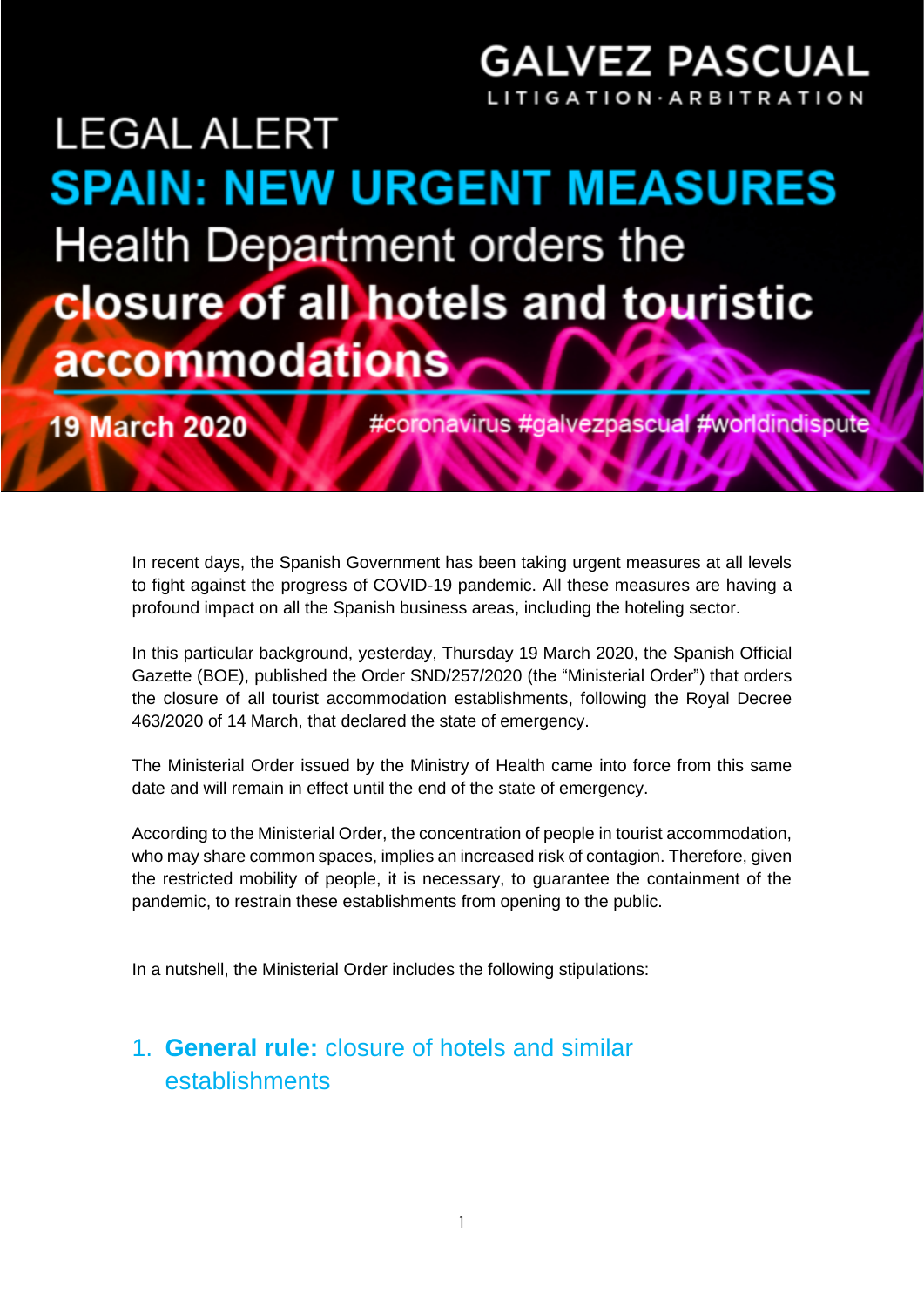- The Ministerial Order forces **the immediate suspension of the public opening of all hotels and similar accommodations**, including tourist and other shortstay accommodation, campsites, caravan parks and other analogous establishments, located in the Spanish national territory.
- **The provision of surveillance, security and maintenance services is permitted.**
- **•** The closure of these establishments shall take place when it does not have any customers and, in any case, **within a maximum period of seven calendar days** from the entry into force of this rule.

#### 2. **Exception**: tourist establishments with customers staying while the state of emergency is declared

- The Ministerial Order allows remaining open those tourist establishments that host customers who were lodged seasonally and stably when the state of emergency was declared.
- **•** These clients should have the services, in their own living spaces, to carry out the essential needs in the terms established by the Royal Decree that declared the state of emergency.
- However, these establishments may not admit new customers until the end of the suspension.

#### 3. Regulatory development of the Ministerial Order by the competent regional authorities.

**• According to the Ministerial Order, the competent authorities of each Spanish** region (*Comunidad Autónoma*) will issue the resolutions, provisions and instructions necessary to ensure the effectiveness of the provisions of this order.